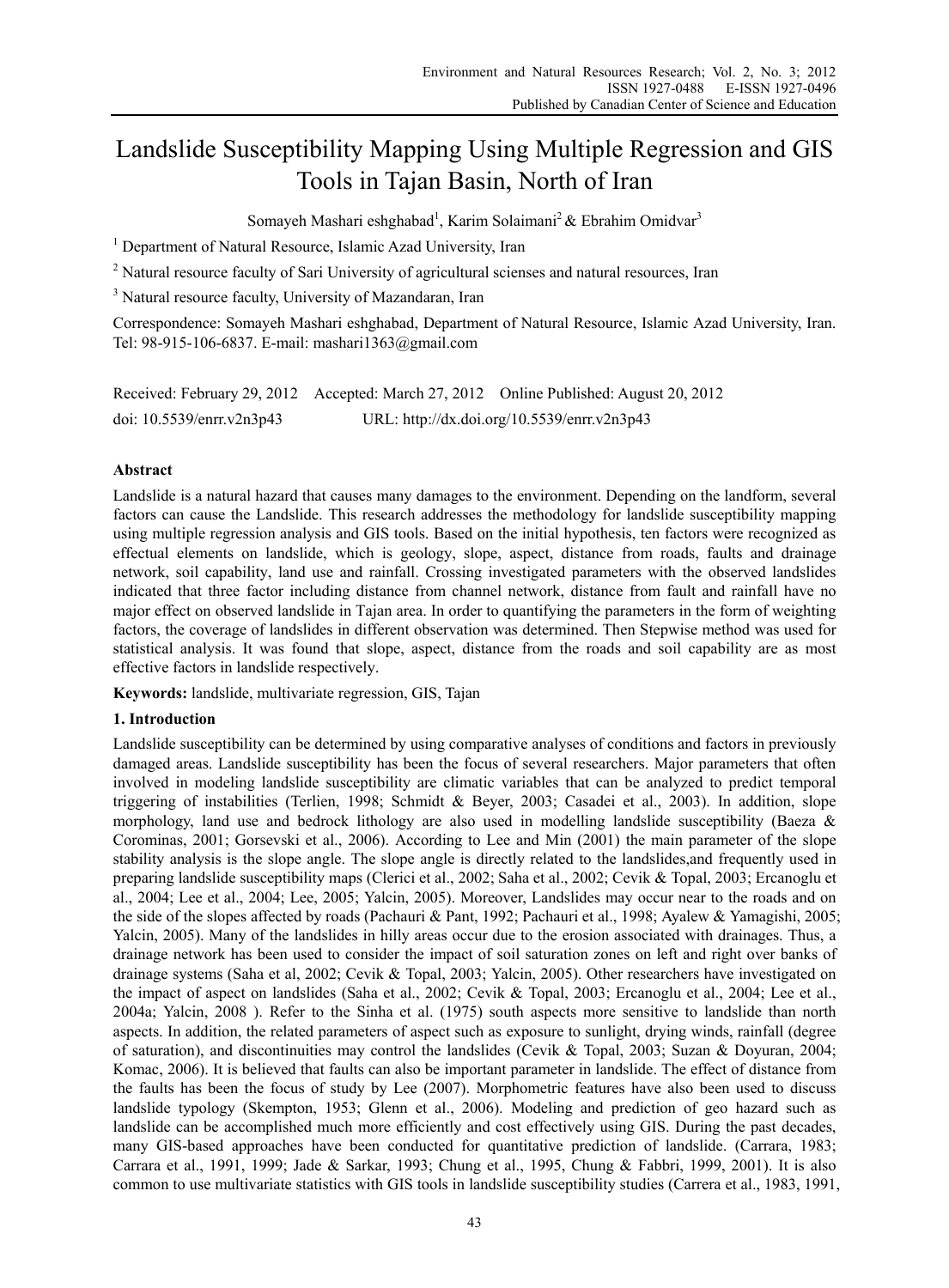## 1992).

From multivariate analysis, better hypothetical correlation between instability factors and landslide occurrence is perceived and it provides more reliable response (Carrara, 1983; Carrara et al., 1991, 1992; Mark & Ellen, 1995; Clerici et al., 2002; Ayalew & Yamagishi, 2004). Multivariate regression analysis plays a central role in statistics that cause one of the most powerful and commonly used techniques. (McCullagh & Nelder, 1989). However, this approach inherently has some limitations such as generalizing and simplifying of causal factors. In addition, this method does not take into account the temporal aspects of landslides and is not able to predict the impact of changes in the controlling conditions.

## **2. Methods and Material**

# *2.1 Materials*

# 2.1.1 Study Area

The study region covering  $62.07 \text{ km}^2$  is located on the southwestern part of Sari the capital of Mazandaran province, Iran. Geographically is located in Tajan basin in the northern Alborz range where is limited between 53º00´12˝ E to 53º06´34˝ E and 36º20´48˝ N to 36º27´50˝ N. This study was completed during summer of 2008.



Figure 1. Study area

#### 2.1.2 Landslide Inventory Map

The landslide inventory map generation involved the following steps: a) the locations indicating landslide events were recognized on aerial photos; b) landslide indications were verified using field survey by GPS; c) the manifested landslides were mapped on topographic sheets; and d) The landslide occurrences were digitized as polygon layer in ArcGIS.

#### 2.1.3 Land Component

According to lee (2005), soil properties have significant influence on landslide zonation. Soil map of the study area were obtained from the local organization at scale of 1:25 000, which includes four different land components denoted with 1.5.2, 1.5.3, 2.5.2 and 2.5.4. The characteristics of these land components are presented in Table 1. Classification has been made based on physiographic units. Soil units were then weighted based on depth and drainage conditions (see Figure 2A).

#### 2.1.4 Slope and Aspect

The percent slope map was derived from digital elevation model (DEM) in four classes by using the slope tool and the Raster calculator in Spatial Analyst. The slope of the study area ranges from 0% to 86%. Slope classes were identified based on practical applications and land suitability. Aspect map were generated from DEM in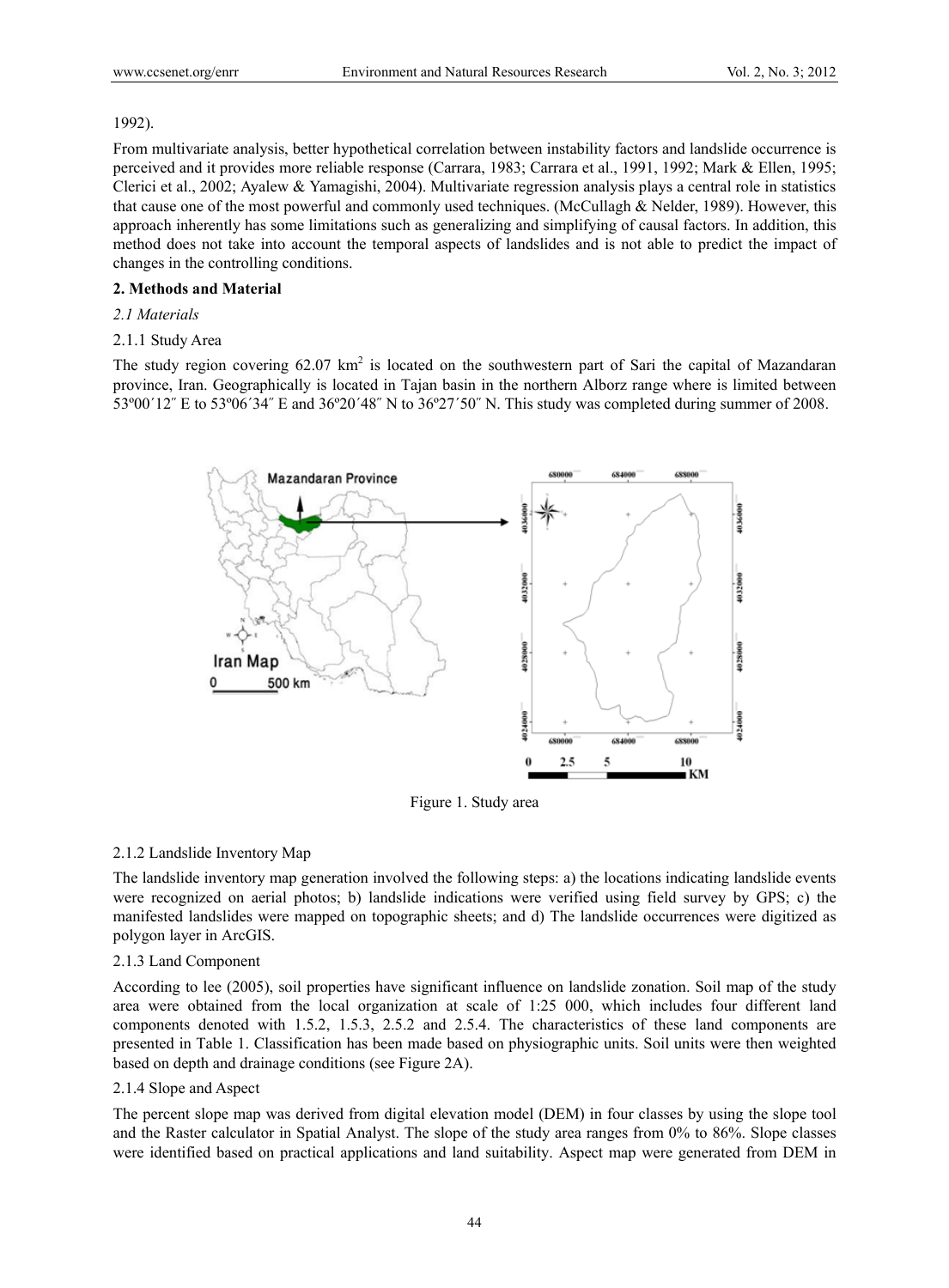five classes including north (N), south (S), east (E), west (W) and plateau area (F) with no aspect (see Figure 2B and 2F).

|  |  |  | Table 1. Major factors and coding approach for homogeneous unites |  |
|--|--|--|-------------------------------------------------------------------|--|
|  |  |  |                                                                   |  |

| Factor             | Cod of classes |                |                   |         |   |  |
|--------------------|----------------|----------------|-------------------|---------|---|--|
|                    | 1              | $\mathfrak{D}$ | 3                 | 4       | 5 |  |
| Soil               | 1.5.2          | 1.5.3          | 2.5.2             | 2.5.4   |   |  |
| Aspect             | N              | E              | S                 | W       | F |  |
| Elevation          | $0 - 291$      | 291-434        | 434-592           | 592-890 |   |  |
| Geology            | Q <sub>2</sub> | $PLQ_{CS}$     | $M_{2.3}^{m.s.1}$ |         |   |  |
| Slope              | $0 - 8$        | $8 - 14$       | $14 - 25$         | >25     |   |  |
| Distance from road | $0-100$        | 100-200        | 200-300           | >300    |   |  |
| landuse            | Forest         | Cropland       | Garden            |         |   |  |



Figure 2. Investigated factors for landslide susceptibility mapping A) Land component; B) Aspect; C) Distance from fault (m); D) Distance from river (m); E) Distance from road (m); F) Slope (%);G) Rainfall (mm); H) Landuse; I) Elevation (m); J) Formation

### 2.1.5 Distance from the Roads, Faults and Drainage

To consider the impact of distance from the roads three type of buffer zone range from 100 to 300 meter were created for existing road map collected from topographic map at scale of 1:50 000 (see Figure 2E).

The same way six buffer zones with 100 m intervals were created to account the influence of distances from the faults. Distance classes includes 0–100 m, 100–200 m, 200–300 m, 300–400 m, 400-500 and up to 500 m (see Figure 2C).

Similarly, six buffer zones with 100 m intervals were generated to account the influence of distance from the drainage network on landslide. Distance classes are included 0–100 m, 100–200 m, 200–300 m, 300–400 m, 400-500 and up to 500 m (see Figure 2D).

## 2.1.6 Rainfall

The precipitation data of the study area has been obtained from the Ministry of Energy, Government of Iran. Based on these data, rainfall distribution considerably varies through the year in Tajan basin. The mean annual precipitation in Tajan basin ranges from 417 mm over lowlands to 872 mm over highlands. Rainfall distribution map was generated using an empirical equation (Equation 1) that relates altitude to the mean annual rainfall over the Tajan basin.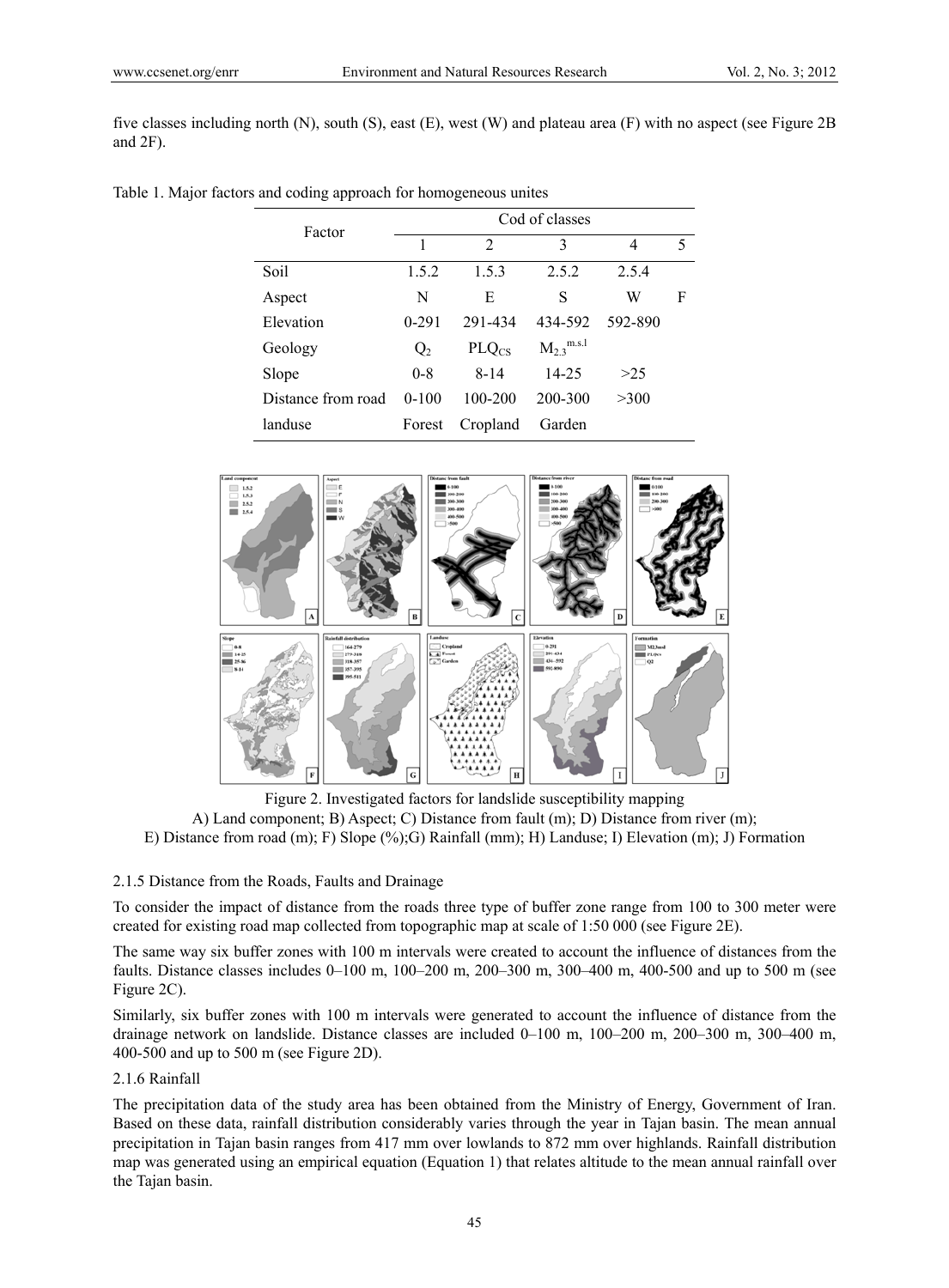# *P=323.2logH-53.2* (1)

Where P is the mean annual rainfall (mm) and H is elevation (m). Then DEM was employed to generate rainfall spatial distribution (see Figure 2G).

# 2.1.7 Land Use

It has also been proven that land use play important role in instability of slope in some regions (Jacob, 2000, Anbalagan, 1992, Koukis & Ziourkas, 1991). However, due to homogeneity of land used in Tajan basin, which is entirely covered with forest we did not take into, account the effect of land use in this study. By using IRS and ETM images, the land use map of the study area was produced and then boundaries were determined in conformity with land use state. As a result of the evaluation, three different land cover are described including mixed of forest and garden, forests, and croplands (see Figure 2H).

# 2.1.8 Elevation

This factor is important because in high elevation, precipitation is mostly in the form of snow, which is melting gradually and increasing soil moisture. Therefore, it is more susceptible to susceptible to landslide. To account the elevation in landslide susceptibility map, DEM was classified into four classes (see Figure 2I).

# 2.1.9 Geology

The main source of data related to the geomorphology of an area of land is determined by its lithologic properties (Dai et al., 2001). Geology map for Tajan basin were collected from national geological organization at scale 1:100 000. The permanent lithology units of the study area include  $M_{2,3}$ m.s.l, PlQ<sup>c.s</sup> and Q<sup>2</sup>, which:

 $M_2$ <sup>m.s.l</sup> is Miocene sequences consist of marl, sandstone, siltstone, sandy limestone, limy sandstone and mudstone.

PlQ<sup>c.s</sup> is Pliocene and Quaternary sequences consist of conglomerate, sandstone, siltstone, silty marl, marl and mudstone.

 $Q^2$  is young terraces and young alluvium.

So these units are very susceptible to landslide (see Figure 2J).

# *2.2 Methodology*

In this research, experimental method is applied for assessment of landslide susceptibility implemented trough the following steps:

Preparation of the basic maps:

Survey of Iran 1:25,000 topographical maps were scanned and registered in ERDAS IMAGINE software to prepare the physiographic characteristics of the study area including elevation, slope and aspect. The drainage divides and drainage network were digitized in ArcMap. Contour lines with a 10 m interval were digitized in ArcMap from the toposheets, and DEM with a 100 m cell size was generated using TOPOGRID tool in ArcInfo.

Geology, land use and soil maps with climatological characteristics were prepared based on existing source of data collected from local organizations.

Preparation of homogenous units:

Generally, selection of effective factors is based on the nature of the study area and data availability. This is leading to identify the units with similar characteristics. Statistical analysis on observed landslides showed that four factor including distance from channel network, distance from fault and rainfall have not major effect on landslides in this area. Homogenous units were generated using effective layers including land use, lithology, soil, elevation, slope, aspect and distance from the roads. Then these factors were coded from 1 to 5 as showed in Table 2.

|  | Table2 .Susceptibility classes based on Y, value |  |  |  |  |  |
|--|--------------------------------------------------|--|--|--|--|--|
|--|--------------------------------------------------|--|--|--|--|--|

| $\mu$ <sub>0</sub> , $\sigma$ <sub>0</sub> , $\sigma$ <sub>0</sub> , $\sigma$ <sub>0</sub> , $\sigma$ <sub>1</sub> , $\sigma$ <sub>1</sub> , $\sigma$ <sub>1</sub> , $\sigma$ <sub>1</sub> , $\sigma$ <sub>1</sub> , $\sigma$ <sub>1</sub> , $\sigma$ <sub>1</sub> , $\sigma$ <sub>1</sub> , $\sigma$ <sub>1</sub> , $\sigma$ <sub>1</sub> , $\sigma$ <sub>1</sub> , $\sigma$ <sub>1</sub> , $\sigma$ <sub>1</sub> , $\sigma$ <sub>1</sub> , $\sigma$ <sub>1</sub> , $\sigma$ <sub>1</sub> , $\sigma$ <sub>1</sub> , $\sigma$ <sub>1</sub> , $\sigma$ <sub>1</sub> , $\sigma$ <sub>1</sub> , $\sigma$ <sub></sub> |                      |
|-------------------------------------------------------------------------------------------------------------------------------------------------------------------------------------------------------------------------------------------------------------------------------------------------------------------------------------------------------------------------------------------------------------------------------------------------------------------------------------------------------------------------------------------------------------------------------------------------------------------|----------------------|
| Susceptibility of classes                                                                                                                                                                                                                                                                                                                                                                                                                                                                                                                                                                                         | Susceptibility index |
| Very low hazard class                                                                                                                                                                                                                                                                                                                                                                                                                                                                                                                                                                                             | Y < 0.0015           |
| Low hazard class                                                                                                                                                                                                                                                                                                                                                                                                                                                                                                                                                                                                  | $-0.0015 < Y < 0.01$ |
| Medium hazard class                                                                                                                                                                                                                                                                                                                                                                                                                                                                                                                                                                                               | 0.01 < Y < 0.036     |
| High hazard class                                                                                                                                                                                                                                                                                                                                                                                                                                                                                                                                                                                                 | 0.036 < Y < 0.061    |
| Very high hazard class                                                                                                                                                                                                                                                                                                                                                                                                                                                                                                                                                                                            | 0.061 < Y < 0.087    |
|                                                                                                                                                                                                                                                                                                                                                                                                                                                                                                                                                                                                                   |                      |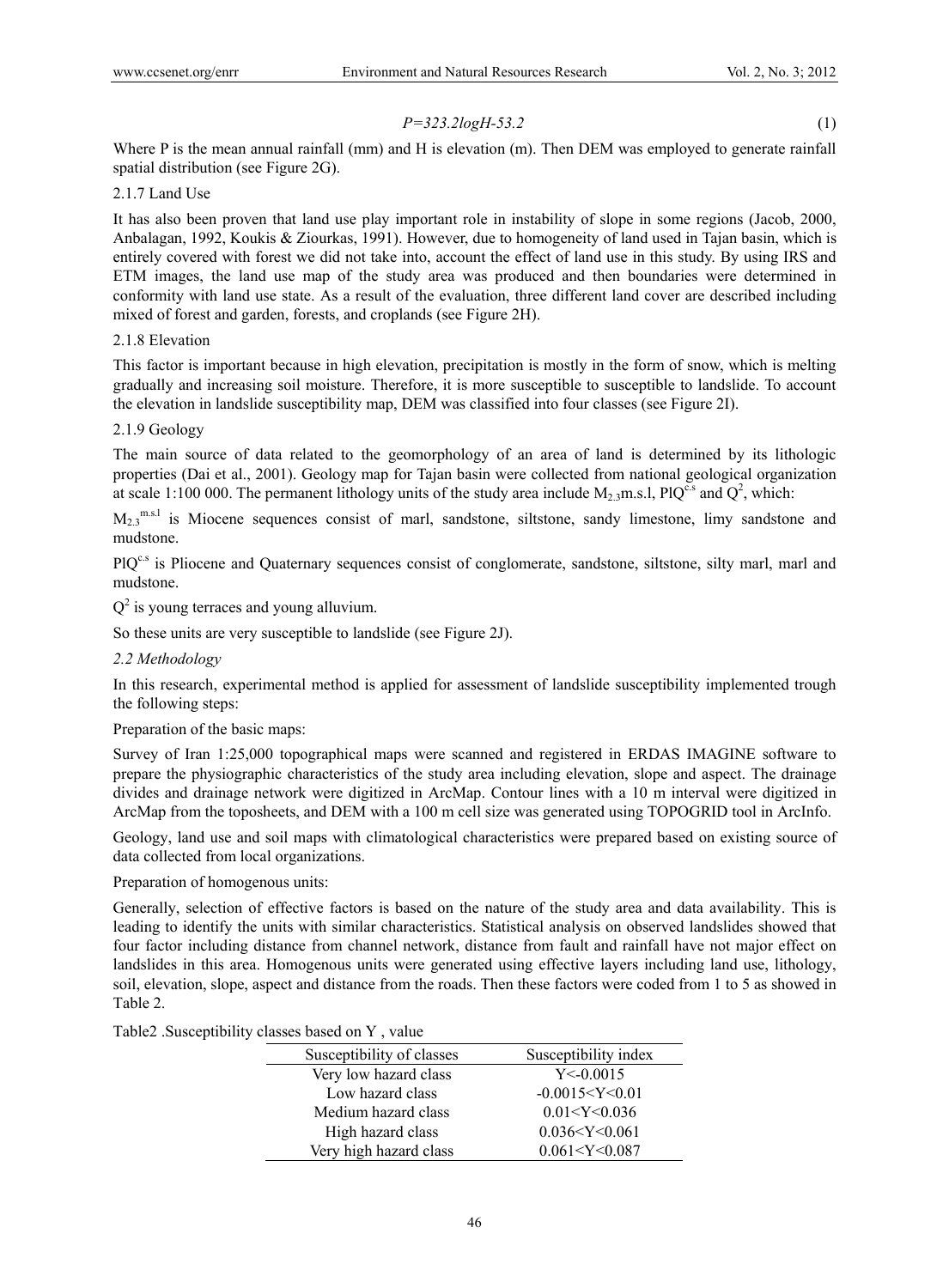Homogeneous units were identified by combining the data layers which representing the effective parameters. To produce the homogenous units at first, all of the layers converted from raster to vector form in Arcview, then these maps was overlaid using Combine tool in the Transform Grid menu and again the final raster map converted to vector. Finally 158 homogeneous unites were identified.

Quantifying the effective parameters and weighting the factors:

The coded spatial data cannot be used as input variable values directly in the regression analysis to explore the coefficients between the distribution of landslide and the factors in the study area (Xiaoduo et al., 2008). Before modeling the classified factors should be weighted. The weight was taken as input variable values. It was calculated as below:

Quantifying the effective parameters and weighting the factors was based on the area percentage of landslides in the homogenous units where all of the effective parameters were similar excluding one of them that was changing. The area percentage of landslides which depended on each factors were identified by calculating the ratio of observed landslide area to the area of homogeneous units. The weight factor for each class of a specific factor was produced by summing the ratios for each class in different units.

Weight factors were transferred to the quantitative values from 0 to 10. The class with maximum of the area percentage summation was given the weight of 10 and other classes were given below (<10) based on their proportions.

Multivariate statistical analysis:

Linear regression is a form of multivariate statistical analysis in which observational data are modeled by a function. The function has usually assumed one response variable *Y* and m predictor variables  $X_1, X_2, \ldots, X_m$ and *n* observations (Boroushaki & Malczewski, 2008). In this case study *Y* is the area percentage of landslides in each homogenous unit, the X's are input independent variables (the weight of classes in effective factors) measured or observed for *n* homogeneous unit.

Multivariate statistical analysis was then employed to generate multivariate regression model using SPSS software.

Effective vector layers were then converted to raster with 5 meter cell size.

Derived model was applied to calculated landslide susceptibility map in a raster environment.

Raster map was classified in to five quantitative classes range from very low to very high.

### **3. Modeling of Landslide Susceptibility**

Multiple regressions with stepwise method in SPSS software was used with seven factors including land use, lithology, soil, elevation, slope, aspect and distance from road against 158 homogeneous units. In this method, independent variables (effective factors) were entered based on its correlation with depend variable (landslide susceptibility). Variables with greater correlation are entered earlier and variables with lower correlation are eliminated. Eventually a numerical model of landslide susceptibility zonation is formed as showed in equation 2.

$$
Y=0.005xI+0.003x2+0.004x3+0.004x4+0.002x5-0.093
$$
\n<sup>(2)</sup>

Where  $x_1$ ,  $x_2$ ,  $x_3$ ,  $x_4$  and  $x_5$  are weighted factors of Slope, Distance from road, Elevation, Aspect and Soil, respectively, and Y is Susceptibility index (the area percentage of landslides).

Landslide susceptibility map was generated with developed model in a raster-GIS environment (see Figure 3). Landslide susceptibility map was classified into five classes with equal interval as shown in Table 3.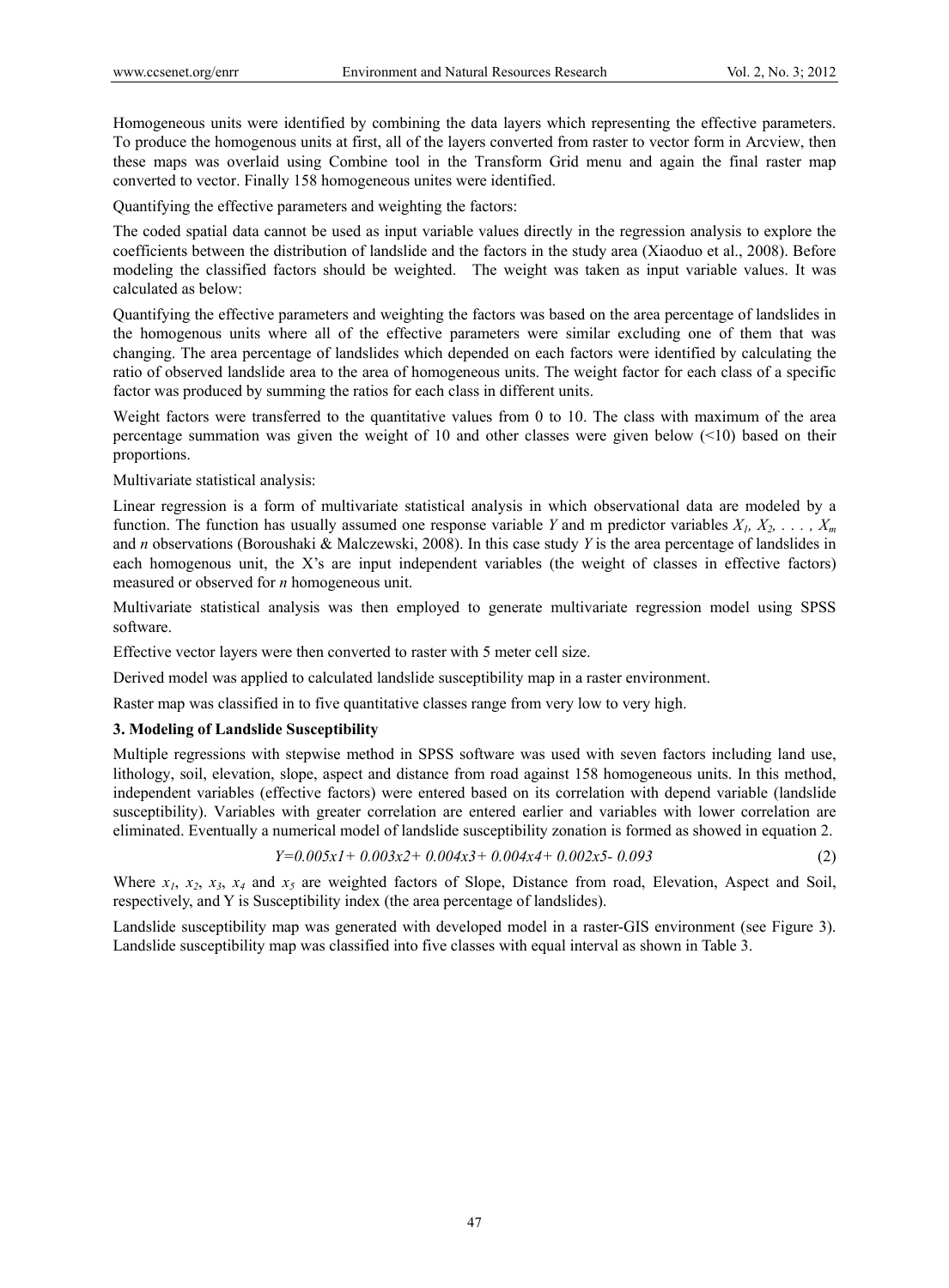

Figure 3. Landslide susceptibility map of the study area

| Susceptibility class | Susceptibility area $(\% )$ | Observed landslide area $(\% )$ |
|----------------------|-----------------------------|---------------------------------|
| Very low             | 11.16                       | 6.04                            |
| Low                  | 40.36                       | 15.53                           |
| Medium               | 32.37                       | 22.87                           |
| High                 | 12.90                       | 26.40                           |
| Very high            | 3.23                        | 29.16                           |

Table 3. The percent area of landslide susceptibility and class

## **4. Validation of Landslide Susceptibility Map**

To validate the accuracy of the landslide susceptibility map, observed landslides and susceptibility map was compared. As it evident in Table 3, high percentage of the landslides has been occurred in very high susceptibility area that covers the lower percentage of study area.

## **5. Discussion**

In this study area, most of observed landslides have been occurred on slope between 14% to 25 %, which has been already proved, by Neuhauser and Terhorst (2007) and Yalcin (2008). Any landslide has occurred in slopes greater than 25%. It is because of the fact that according to Knopen et al, (2006) in very steep slopes the soil depth and its load are decreased. Considering aspect indicated that most of landslides are occurred in north and west directions, which is related to angle of sun radiation and rainfall. In Iran, most of rainfalls are coming from north-west direction. In addition, North Slope not exposed to radiation, therefore it is more wetly than other aspects. The rate of landslide is increased with elevation. However, in elevation range from zero to 291 meters (elevation class 1) the rate of landslide is more than classes 2 and 3. It may relate to landuse change (forest to cropland) in lower elevation. According to Yalcin (2008), lithology may have significant influences on landslide; however, in this area lithology was eliminated, because the whole study area extended with almost the same lithology. As experienced by Ayalew and Yamagishi (2005), Ercanoglu and Gokeoglu (2004) and Yalcin (2008) degraded forest and gardens are very susceptible to landslide. They have also experienced that cropland and forest are less susceptible to landslide. However, in this study, those factors were eliminated, because there is no significant change in landuse types.

As mentioned by Duman et al. (2006) and Yalcin (2008) observed landslides confirm that most of events are occurred near or close to the roads. The reason for this may relate to constructing roads with deep trenches. It is also observed that more landslides have occurred in land type 2.5.2, it may relate to low infiltration capacity of this zone, which is a barrier for drainage system. Whereas no landslide has been occurred in land type 1.5.3. It is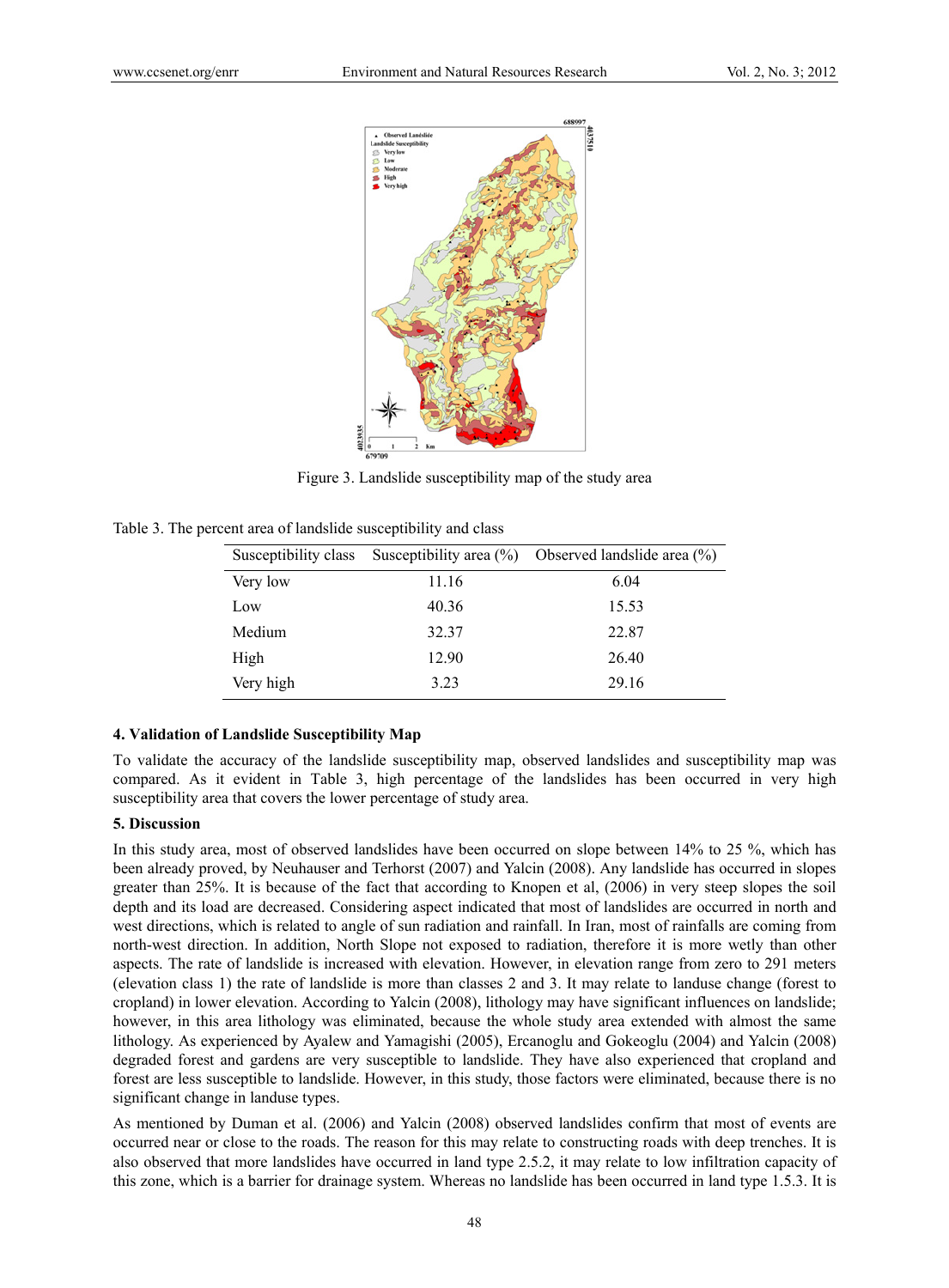may relate to low slope and high infiltration in this land type.

## **6. Conclusion**

In this research elevation factor that cause the landslides were investigated. It was found out that five factors including slope, aspect, distance from the road, elevation and land type are more important than the others. It was also found that human activities such as road constructing accelerate the landslide process. It was concluded that with multivariate regression model interrelation existing between instability factors are more highlighted.

## **Reference**

- Anbalagan, R. (1992). Landslide hazard evaluation and zonation mapping in mountainous terrain. *Engineering Geology, 32*, 269-277. http://dx.doi.org/10.1016/0013-7952(92)90053-2
- Ayalew, L., Yamagishi, H. (2004). The application of GIS-based logistic regression for landslide susceptibility mapping in the Kakuda-Yahiko Mountains, Central Japan. *Geomorphology, 65*, 15-31. http://dx.doi.org/10.1016/j.geomorph.2004.06.010
- Baeza, C., & Corominas, J. (2001). Assessment of shallow landslide susceptibility by means of multivariate statistical techniques. *Earth Surface Processes and Landforms, 26*, 1251-1263. http://dx.doi.org/10.1002/esp.263
- Boroushaki, S., & Malczewski, J. (2008). Implementing an extension of the analytical hierarchy process using ordered weighted averaging operators with fuzzy quantifiers in ArcGIS. *Computers & Geosciences, 34*(4), 399-410. http://dx.doi.org/10.1016/j.cageo.2007.04.003
- Carrara, A. (1983). Multivariate models for landslide hazard evaluation. *Mathematical Geology, 15*, 403-426. http://dx.doi.org/10.1007/BF01031290
- Carrara, A., Cardinali, M., Detti, R., Guzzetti, F., Pasqui, V., & Reichenbach, P. (1991). GIS tecniques and statistical models in evaluating lanslide hazard. *Earth Surface Processes and Landforms, 16*, 427-445. http://dx.doi.org/10.1002/esp.3290160505
- Carrara, A., Cardinali, M., & Guzzetti, F. (1992). Uncertainty in assessing landslide hazard and risk. *ITC Journal, 2*, 172-183.
- Carrara, A., Cardinali, M., Guzzetti, F., & Reichenbach, P. (1999). Use of GIS technology in the prediction and monitoring of landslide hazard. *Natural Hazards, 20*, 117-135. http://dx.doi.org/10.1023/A:1008097111310
- Casadei, M., Dietrich, W. E., & Miller, N. L. (2003). Testing a model for predicting the timing and location of shallow landslide initiation in soil-mantled landscapes. *Earth Surface Processes and Landforms, 28*, 925-950. http://dx.doi.org/10.1002/esp.470
- Cevik, E., & Topal, T. (2003). GIS-based landslide susceptibility mapping for problematic segment of natural gas pipeline, Hendek (Turky). *Environmental Geology, 44*, 949-962. http://dx.doi.org/10.1007/s00254-003-0838-6
- Chung, C. F., & Fabbri, A. G. (1999). Probabilistic prediction models for landslide hazard mapping. *Photogrammetric Engineering and Remote Sensing (PE&RS), 65(12)*, 1388-1399.
- Chung, C. F., Fabbri, A. G., & Van Westen, C. J. (1995). Multivariate regression analysis for landslide hazard zonation. *Geographical Information Systems in Assessing Natural Hazards* (pp. 107-133). Netherlands: Kluwer Academic Publishers, Dordrecht.
- Chung, C. F., Fabbri, A. G. (2001). Prediction models for landslide hazard using fuzzy set approach. In: Marchetti, M., Rivas, V. (Eds.). *Geomorphology and Environmental Impact Assessment* (pp. 31-47). Rotterdam: A.A. Balkema.
- Clerici, A., Perego, S., Tellini, C., & Vescovi, P. (2002). A procedure for landslide susceptibility zonation by the conditional analysis method. *Geomorphology, 48*, 349-364. http://dx.doi.org/10.1016/S0169-555X(02)00079-X
- Dai, E. C., Lee, C. F., Li, J., & Xu, Z. W. (2001). Assessment of landslide susceptibility on the natural terrain of Lantau Island, Hong Kong. *Environmental Geology, 43*, 381-391.
- Duman, T. Y., Can, T., Gokceoglu, C., Nefeslioglu, H., & Sonmez, H. (2006). Application of logistic regression for landslide susceptibility zoning of Cekmece Area, Istanbul, Turky, *Environment Geology, 51*, 241-256. http://dx.doi.org/10.1007/s00254-006-0322-1
- Ercanoglu, M., Gokceoglu, C., & Van Asch, T. H. W. J. (2004a). Landslide susceptibility zoning north of Yenice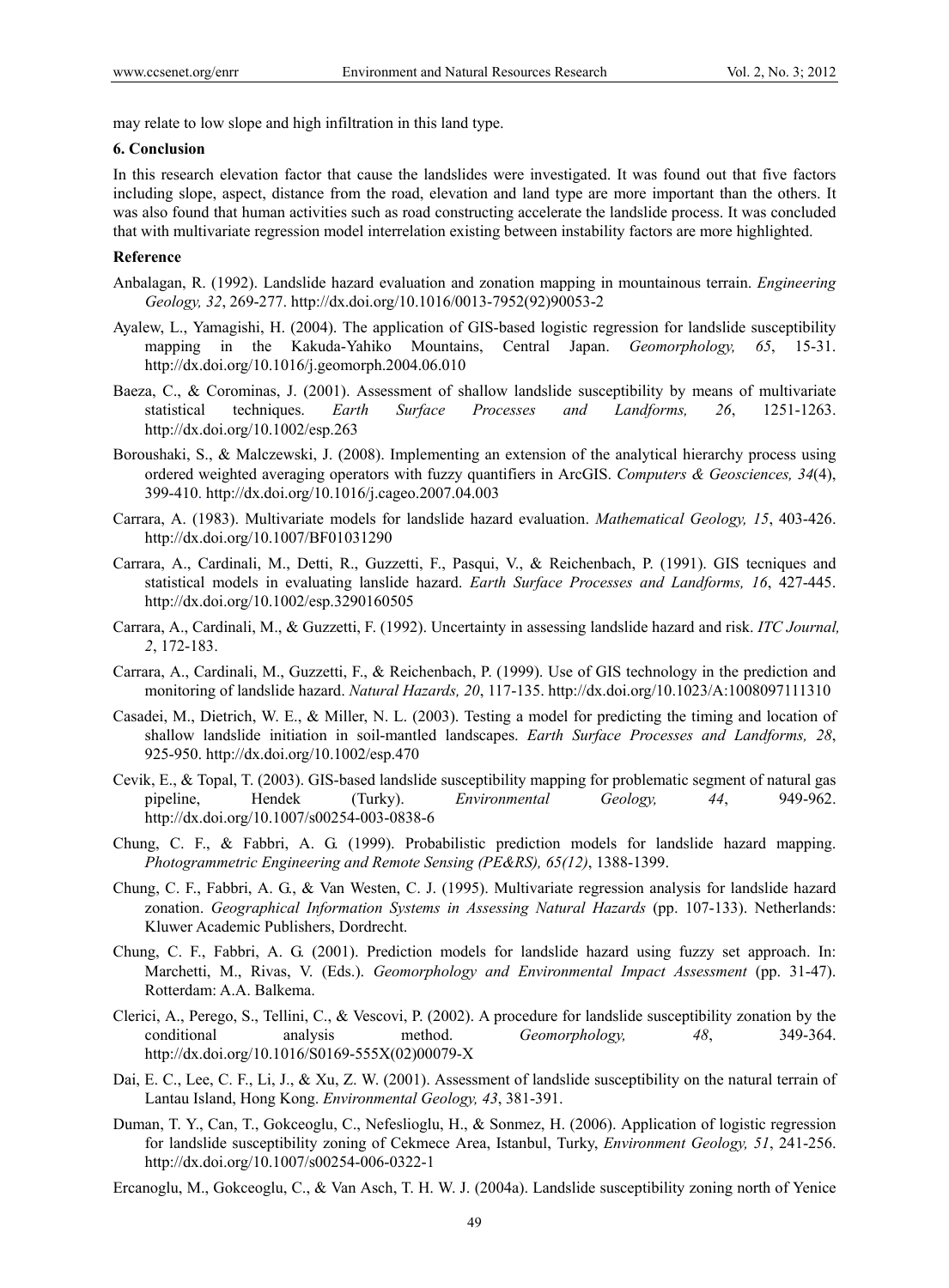(NW Turkey) by multivariate statistical techniques. *Natural Hazards, 32*, 1-23. http://dx.doi.org/10.1023/B:NHAZ.0000026786.85589.4a

- Ercanoglu, M., & Cokceoglu, C. (2004b). Use of fuzzy relations to produce landslide susceptibility map of a landslide prone area (West Black Sea Region, Turky). *Engineering Geology, 75*, 229-250. http://dx.doi.org/10.1016/j.enggeo.2004.06.001
- Glenn, N. F., Streutker, D. R., Chadwick, D. J., Thackray, G. D., & Dorsch, S. J. (2006). Analysis of LiDAR-derived topographic information for characterizing and differentiating landslide morphology and activity. *Geomorphology, 73*, 131-148. http://dx.doi.org/10.1016/j.geomorph.2005.07.006
- Gorsevski, P. V., Gessler, P. E., Boll, J., Elliot, W. J., & Foltz, R. B. (2006). Spatially and temporally distributed modeling of landslide susceptibility. *Geomorphology*, 80, 178-198. http://dx.doi.org/10.1016/j.geomorph.2006.02.011
- Jade, S., & Sarkar, S. (1993). Statistical models for slope stability classification. *Engineering Geology, 36*, 91-98. http://dx.doi.org/10.1016/0013-7952(93)90021-4
- Koukis, G., & Ziourkas, C. (1991). Slope instability phenomena in Greece: A statistical analysis. *Bull Int Assoc Engineering Geology, 43*, 47-60. http://dx.doi.org/10.1007/BF02590170
- Komac, M. (2006). A landslide susceptibility model using the analytical hierarchy process method and multivariate statistics in perialpine Slovenia. *Geomorphology, 74*, 17-28. http://dx.doi.org/10.1016/j.geomorph.2005.07.005
- Knapen, A., Kitutu, M. G., Poesen, J., Breugelmans, W., Deckers, J., & Muwanga, A. (2006). Landslides in a densely populated county at the footslopes of Mount Elgon (Uganda): Characteristics and causal factors. *Geomorphology, 73*, 149-165. http://dx.doi.org/10.1016/j.geomorph.2005.07.004
- Lee, S. (2005). Application and cross-validation of spatial logistic multiple regression for landslide susceptibility analysis. *Geoscience, 9*, 63-71. http://dx.doi.org/10.1007/BF02910555
- Lee, S. (2007). Application and verification of fuzzy algebraic operators to landslide susceptibility mapping, *Environmental Geology, 52*, 615-623. http://dx.doi.org/10.1007/s00254-006-0491-y
- Lee, S., & Min, K. (2001). Statistical analysis of landslide susceptibility at Yongin, Korea. *Environmental Geology, 40*, 1095-1113. http://dx.doi.org/10.1007/s002540100310
- Lee, S., Ryu, J. H., Won, J. S., & Park, H. J. (2004). Determination and application of the weights for landslide susceptibility mapping using an artificial neural network. *Engineering Geology, 71*, 289-302. http://dx.doi.org/10.1016/S0013-7952(03)00142-X
- Mark, R. K., Ellen, S. D. (1995). Statistical assimilation models for mapping debris flow hazard. In: Carrara, A., Guzzetti, F. (Eds.). *Geographical Information Systems in Assessing Natural Hazards.* (pp. 135-175). Netherlands: Kluwer Academic Publishers, Dordrecht
- McCullagh, P., & Nelder, J. A. (1989). *Monographs on Statistics and Applied Probability 37*. London: Chapman & Hall, ( p. 511).
- Pachauri, A. K., & Pant, M. (1992). Landslide hazard mapping based on geological attributes. *Engineering Geology, 32*, 81-100. http://dx.doi.org/10.1016/0013-7952(92)90020-Y
- Pachauri, A. K., Gupta, P. V., & Chander, R. (1998). Landslide zoning in a part of the Garhwal Himalayas. *Environmental Geology, 36*, 325-334. http://dx.doi.org/10.1007/s002540050348
- Saha, A. K., Gupta, R. P., & Arora, M. K. (2002). GIS-based landslide hazard zonation in the Bhagirathi (Ganga) valley, Himalayas. *International Journal of Remote Sensing, 23*, 357-369. http://dx.doi.org/10.1080/01431160010014260
- Schmidt, K. H., Beyer, I. (2003). High-magnitude landslide events on a limestone-scarp in central Germany: morphometric characteristics and climatic controls. *Geomorphology, 49*, 323-342. http://dx.doi.org/10.1016/S0169-555X(02)00193-9
- Sinha Y. M., Salocks, C. B., & Vanderlaan, W. P. (1975). Prolactin and growth hormone levels in different inbred strains of mice: patterns in association with estrous cycle, time of day and perphenazine stimulation. *Endocrinol, 97*, 1112-1122. http://dx.doi.org/10.1210/endo-97-5-1112
- Skempton, A. W. (1953). Soil mechanics in relation to geology. *Proceedings of the Yorkshire Geological Society 29*, 33-62. http://dx.doi.org/10.1144/pygs.29.1.33